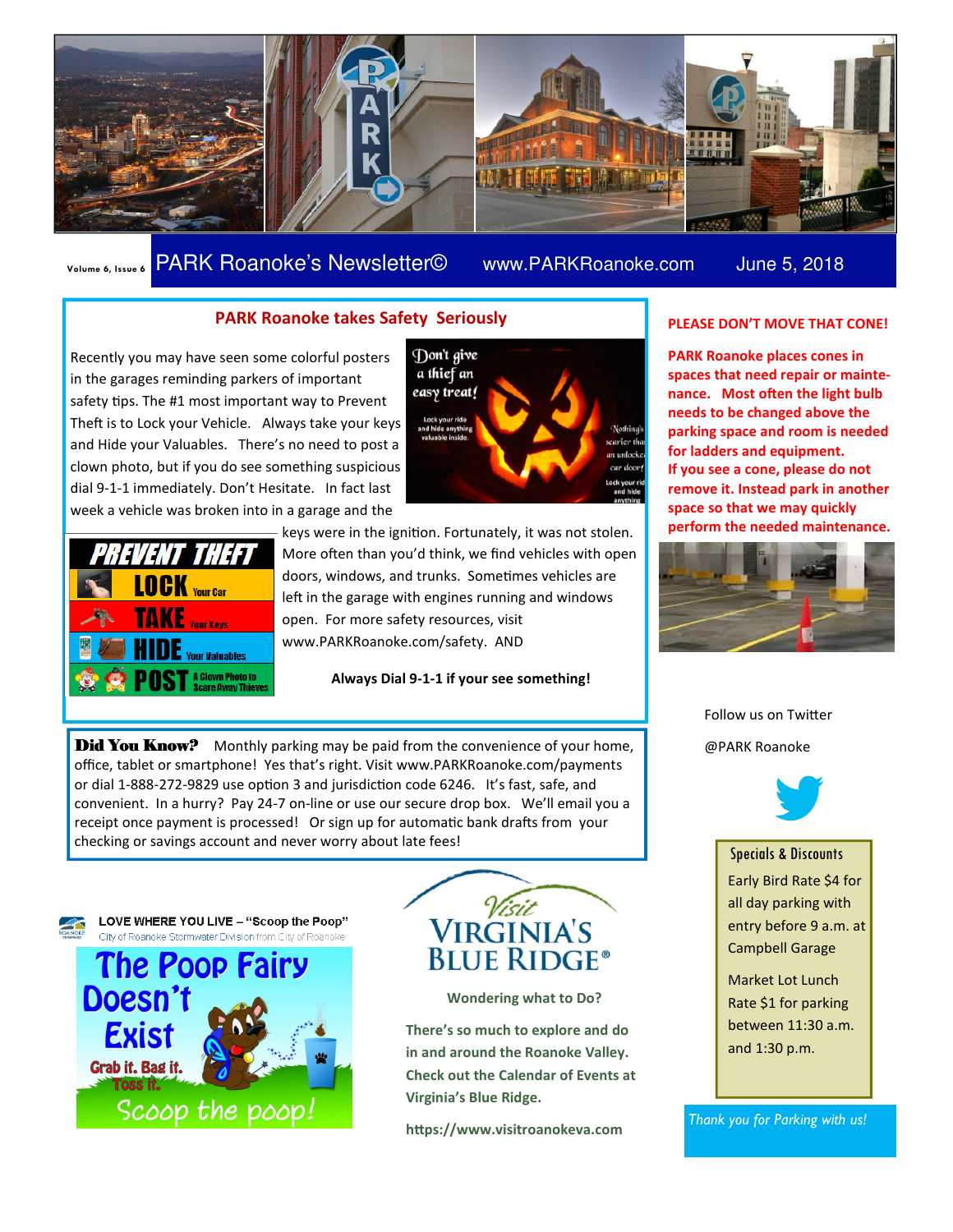

Payments for Monthly Parking and Citations may now be paid online or over a toll free telephone line.

www.PARKRoanoke.com/payments or dial

1-888-272-9829 Option 3 and Use Jurisdiction Code 6246

A nominal processing fee applies to credit/debit card payments.

PARK Roanoke P. O. Box 83 Roanoke, VA 24002 117 Church Avenue, SW Roanoke, VA 24011

Phone: 540-343-0585 Fax: 540-342-6447 E-mail: parking@PARKRoanoke.com

#### Bikeshare by RIDE Solutions Celebrates 1 Year Anniversary Submitted by Tim Pohlad-Thomas Outreach and Communications Specialist RIDE Solutions

RIDE Solutions and the Roanoke Valley-Alleghany Regional commission are proud to announce Bikeshare by RIDE Solutions has celebrated it's 1 year anniversary. This anniversary and the successes of the first year would not have been possible without the help of all our program sponsors, local government officials, and organizations who have created an environment that has allowed bike share and biking in general to not only survive but to thrive throughout the community.

#### Bikeshare by RIDE Solutions – First Year Facts

**Trips** 

17 stations and 84 bikes in the City of Roanoke and Town of Vinton – Almost doubled our size in our first year!

7,174 trips across 2,552 members – Over twice our goal of 1,000 members in the first year.

#### **Members**

54% are from the Roanoke Valley – Bike share provides transportation for our citizens while still supporting tourism and economic development.

53% of our users are Millennials; 15% are over the age of 50 – Bike share is very rider friendly and is being used by people of all ages. How are we riding?

62% of users are riding 45 minutes or less – These riders are likely using the trip for transportation and are more likely to be one way.

38% of trips are an hour or longer – These are folks likely taking a recreational trip to enjoy a leisurely ride on the greenway.

While we celebrate the success of our current system, we continue to look ahead to new areas to expand our system. We are currently working with the City of Salem on a goal of adding up to 4 stations by the end of 2018.

If you are not a member of Bikeshare by RIDE Solutions yet, sign up today at, www.zagster.com/RIDESolutions and take advantage of our discounted hourly rate in June!

Visit www.ridesolutions.org for more information on bike share and for tons of resources to help you explore your options, from Google Transit to safe bike route requests and free carpool matches.



For More Information contact Tim at (540)342.9393 (office) timpohladthomas@rvarc.org